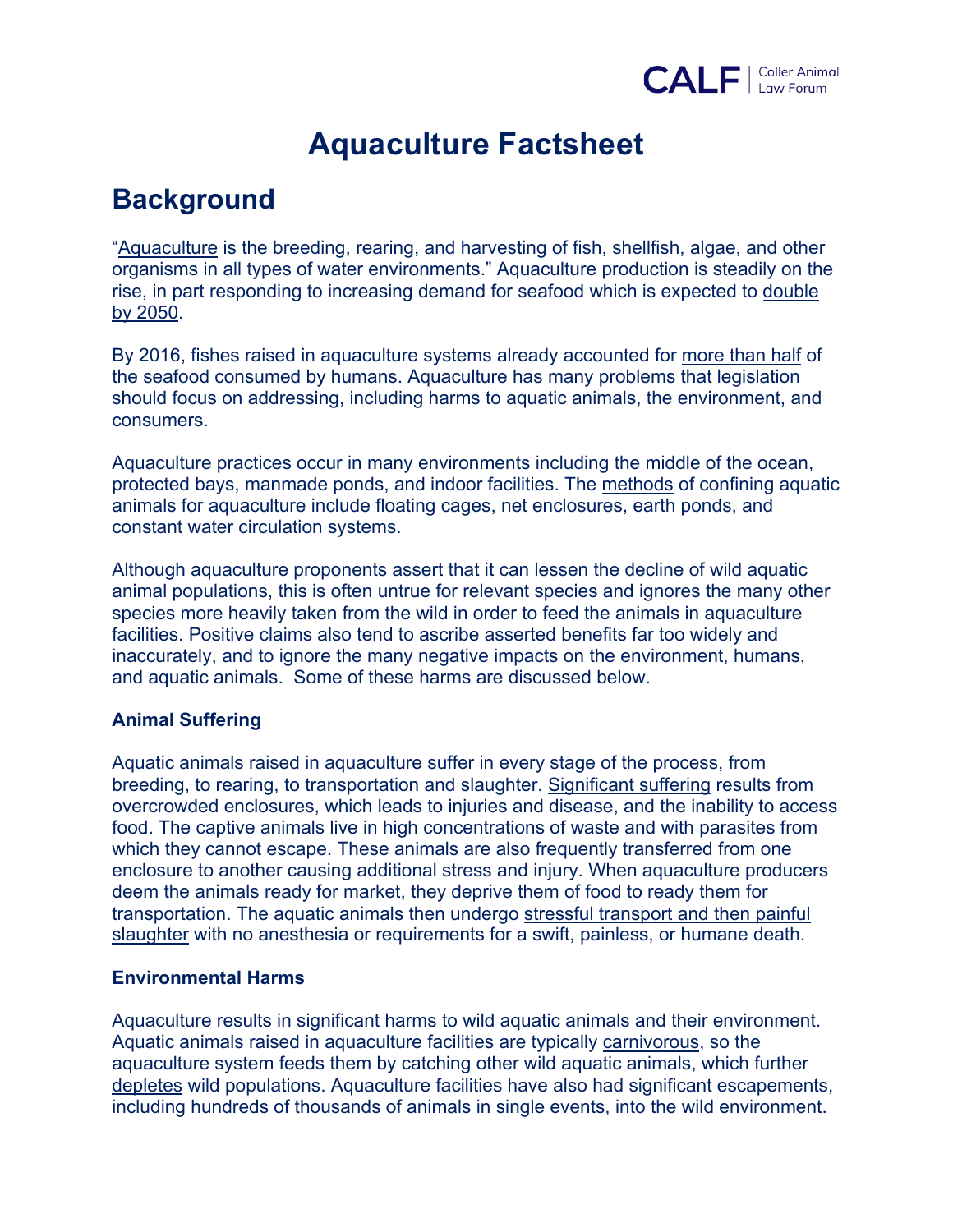

These escaped animals can potentially breed with wild populations and pass along maladaptive traits or diseases. Aquatic animals can also become invasive and outcompete native aquatic animal populations. Aquaculture facilities sometimes kill wildlife (birds and fishes) who try to enter into net enclosures or feed on the animals there. Aquaculture enclosures have also destroyed vital habitats, such as mangroves, and their accumulation of excrement and feed have contributed to declines in wild aquatic animal populations and the degradation of habitats, affecting many species.

#### **Consumer Harms**

Aquaculture animals hold more toxins and chemicals in their bodies compared to wild aquatic animals. Therefore, consuming these animals poses greater health risks to consumers. Aquaculture producers add chemicals and hormones into the enclosures to reduce disease and promote fast growth. These hormones and chemicals can still be found in aquatic animals when they are sold and have been linked to increased risks of developing cancer and premature sexual development.

#### **Economic Harm**

The monopolization and industrialization of aquaculture has negatively impacted economies as well. Although aquaculture is expanding, jobs have consistently declined in this sector as a result of mechanization and consolidation. Corporations have begun to invest in aquaculture operations and entice countries with promises of economic growth. However, corporations export these countries' aquaculture outputs and sell the products to other countries. These corporations also take most of the profit and leave very little to the countries housing the aquaculture facilities. Instead of seeing economic gains, these countries are left to address the pollution and worker exploitation resulting from corporate practices. Additionally, some wild caught fisher folk suggest that aquaculture facilities reduce their ability to maintain their livelihoods.

## **Key Considerations**

## **1. Lack of Animal Welfare Regulations in Aquaculture Context**

Although terrestrial farmed animal welfare legislation is very limited, regulations regarding the welfare of aquatic animals is almost nonexistent. The very minimal protections afforded to terrestrial farmed animals generally don't apply to aquatic farmed animals. For example, the Humane Methods of Slaughter Act in the U.S. only applies to cattle, horses, mules, sheep, and swine, and does not include aquatic animals thus denying them even the minimal protection of a quick and painless death.

The EU has the General Farming Directive which protects all "animal[s] (including fishes, reptiles or amphibians) bred or kept for the production of food, wool, skin or fur or for other farming purposes" from unnecessary pain, suffering, or injury. However, the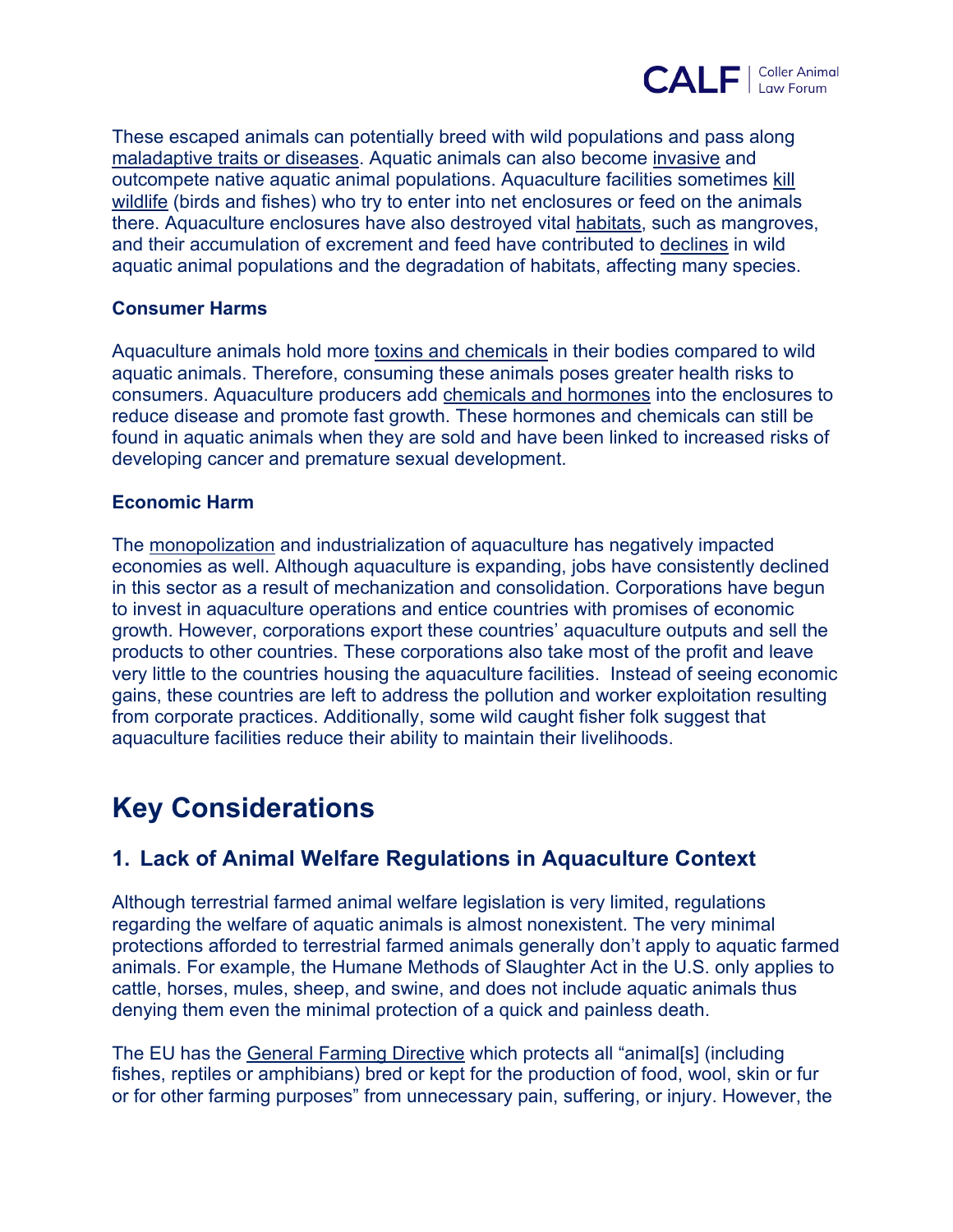

Directive lacks proper enforcement procedures and excludes aquatic animals from most of the provisions, including humane slaughter mandates. The Directive excludes fishes from the requirement of addressing their physiological and ethological needs. This exemption means that aquaculture producers do not have to provide enclosures that allow for free movement or provide medical care to sick or injured animals.

Expanding the care requirements for animals raised in aquaculture should include enhanced space requirements, simulation of natural habitats in captivity settings, the ability to engage in natural behaviors, stimulation and habitats designed to allow for positive welfare, and the provision of medical care when needed. California's Proposition 12 could be used as a blueprint for creating legislation that obligates minimum space requirements for farmed animals. Space requirements should be based on the natural behaviors and needs of each aquatic species.

## **2. Existing Aquaculture Regulation**

Very few countries have created legislation solely focused on aquaculture. The aquaculture industry in many countries falls under a government agency's control such as a Department of Fisheries or Department of Food Safety, but the agency has little jurisdiction to regulate the industry. This section explores Norway and Chile's aquaculture legislation, which is extensive compared to other countries.

#### **a. Norway**

Norway possesses some of the most extensive aquaculture laws. Norway regulates aquaculture under the Aquaculture Act, which seeks to expand the profitability of the aquaculture industry while promoting sustainable practices. Companies must apply for aquaculture licenses through the government. Within these applications, companies must detail how their operations will comply with environmental standards. Facilities are not allowed on environmentally protected areas or certain areas of shallow water due to the accumulation of salt and waste that collects in these operations.

The Norwegian government has the power to enter facilities to inspect, survey, and document compliance. If an inspector concludes a facility is causing detrimental impacts to the land or wild aquatic organisms, the government has the ability to shut down or relocate the company. If the damage is caused by a failure to comply with aquaculture regulations, the government may also fine the company.

Norway responded to the problem of overuse of antibiotics by passing the Act Relating to Veterinarians and Other Animal Health Personnel. The Act states that a person can only obtain antibiotics for an animal with a veterinarian or aquamedicine biologist's prescription. If a pharmacy believes that a veterinarian or aquamedicine biologist is abusing their power, the pharmacy is obligated to report the individual. This strict regulation on medicine has pushed Norway to explore alternatives to antibiotics, including vaccines to maintain aquatic animal health. Norway now raises 99% of its aquacultural animals without antibiotics.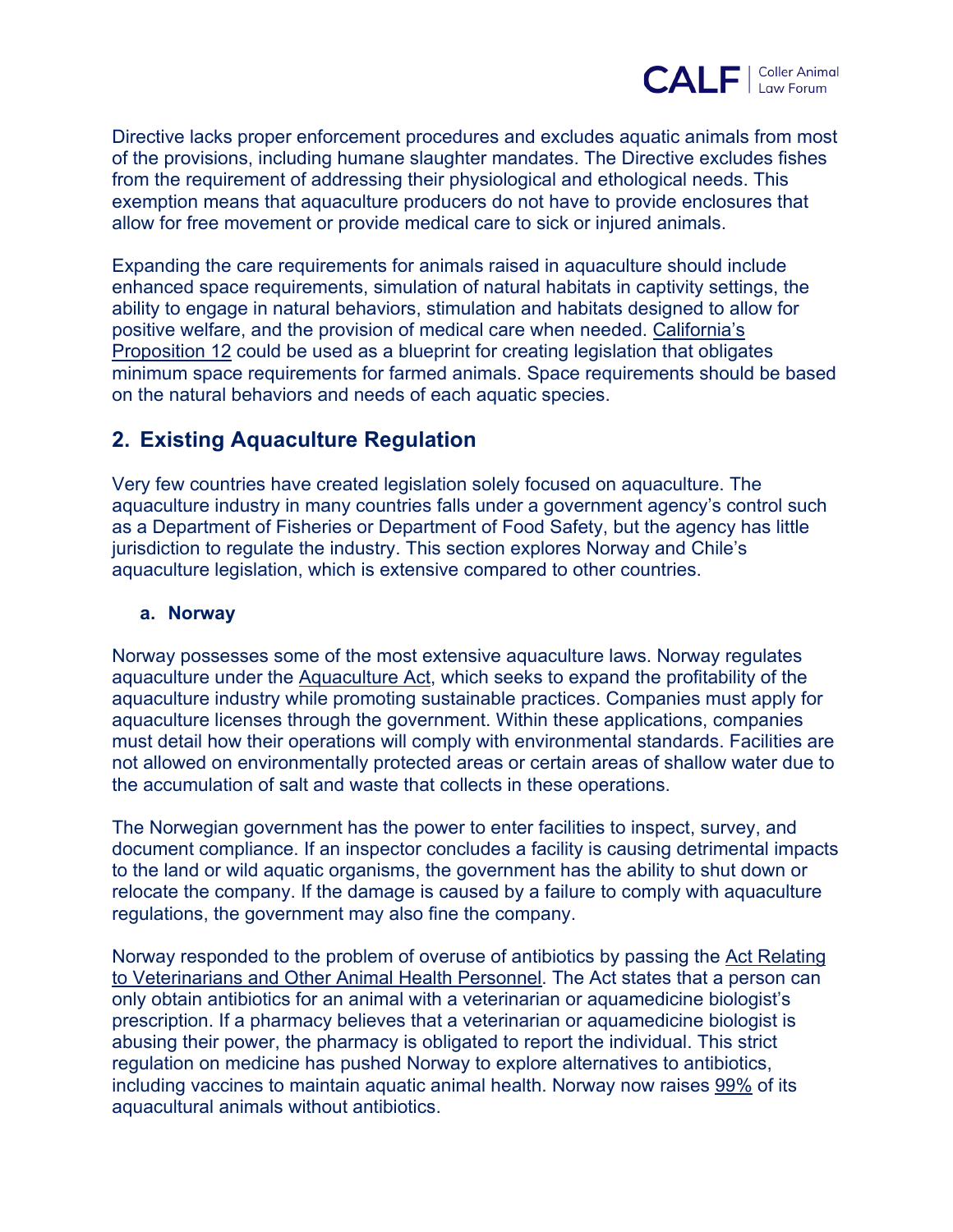

Even though Norway has provided space requirements (25kg/m3) for aquatic animals in aquaculture, the government should expand this space requirement. Norway should also provide species-specific care guidelines, which can list ways to best mimic the natural habitats and social structures of each aquatic animal species used in aquaculture.

### **b. Chile**

Chile's General Fisheries and Aquaculture Law requires facilities to obtain a permit before engaging in production activities and avoid placement in protected areas. The government conducts an Environmental Impact Assessment for all placements, which considers the facility's impacts on human health, soil, water, air, and other human activity.

The General Fisheries and Aquaculture Law regulates the import of aquatic animals to mitigate the spread of disease to endemic species and the negative environmental impacts if the non-native animals escape into the wild. If disease occur at an aquaculture facility, the Regulation on High Risk Diseases of Living Aquatic Species provides detailed steps to prevent disease from spreading to other facilities and enacts veterinary procedures to stop the outbreak.

Chile does not mention the welfare of aquatic animals in its legislation. Its environmental and human health protections are positive but could be expanded to include space requirements and provision of enrichment or the recreation of natural environments for each aquatic species.

## **3. Proposed Legislation**

Although some state laws regulating aquaculture exist in the United States, no federal legislation solely regulates aquaculture. Congress is currently considering whether to pass the Advancing the Quality and Understanding of American Aquaculture Act to regulate offshore aquaculture. The bill proposes creating an aquaculture licensing and inspection system, investing in research and technology focusing on sustainable aquaculture, and avoiding adverse environmental impacts. It does not address animal welfare concerns.

Aquatic animals have the ability to feel pain and fear and also have complex cognitive processes. This knowledge should be taken into account when farming aquatic animals to create enclosures that provide free movement and the ability to perform natural behaviors. Spatial planning regulation is also an important aspect to consider when providing licenses to producers. The congregation of aquaculture facilities could increase the spread of disease among enclosures and the rate of pollution to the environment. Additionally, the depth of water in a location can impact the pollution rates as well. Deeper water allows waste, food, and salts to dissipate within the water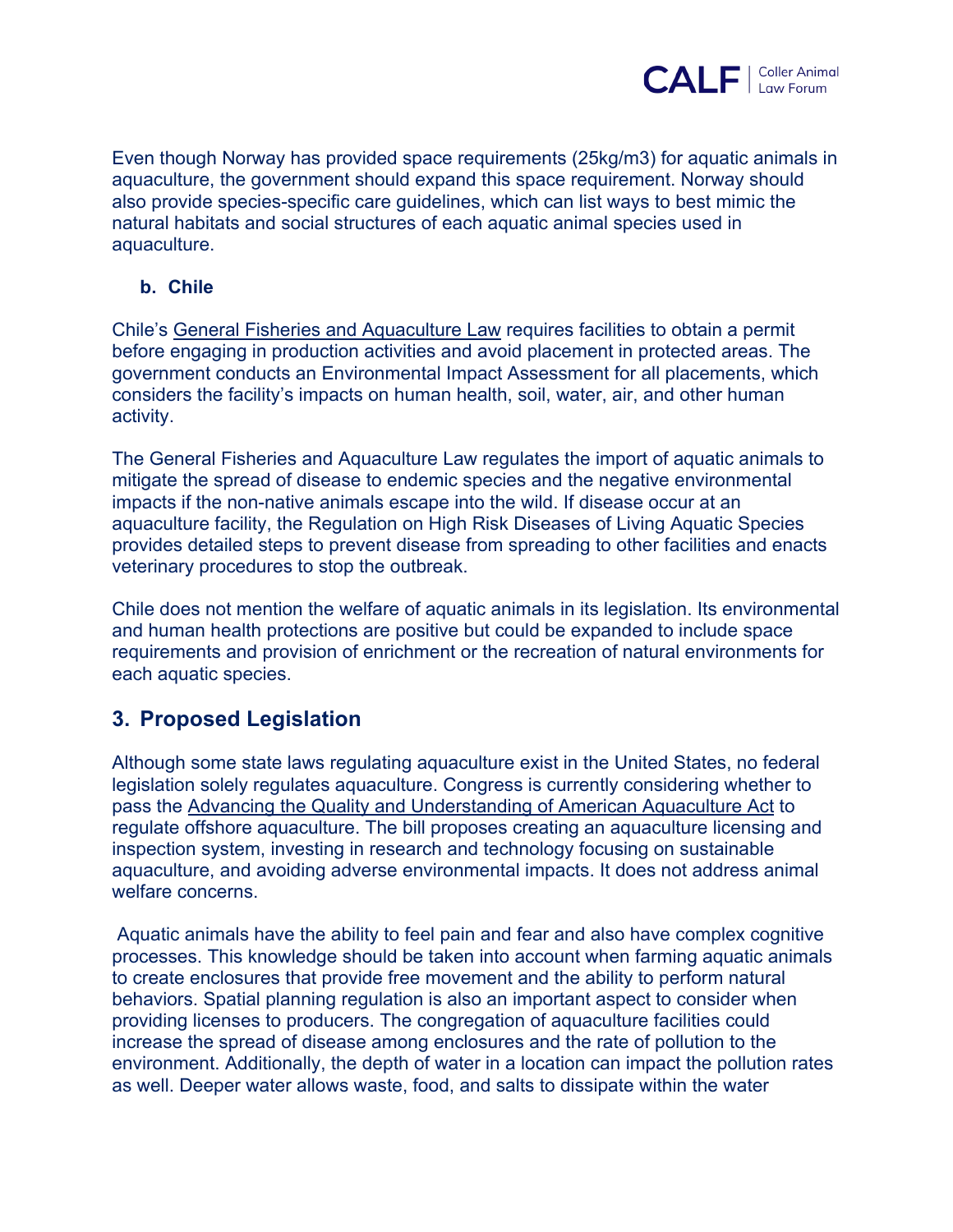

whereas shallow water allows these byproducts to settle to the bottom of the body of water creating ecological damage.

## **References**

- *What Is Aquaculture?*, NOAA.
- Adam Vaughn, *Global Demand for Fish Expected to Almost Double by 2050*, NEW SCIENTIST (Sept. 15, 2021).
- Conner Bailey & Nhuong Tran, *Aquatic CAFOs: Aquaculture and the Future of Seafood Production*, *in* GLOBAL MEAT SOCIAL AND ENVIRONMENTAL CONSEQUENCES OF THE EXPANDING MEAT INDUSTRY, 55–74 (Bill Winders & Elizabeth Ransom eds., 2019).
- Simon Funge-Smith & Michael J. Phillips, *Aquaculture Systems and Species*, FAO (Feb. 2000).
- *Fish Farming*, ANIMAL WELFARE INST.
- Fish, GEORGIA ANIMAL RIGHTS AND PROTECTION.
- J.A. Lines & J. Spence, *Humane Harvesting and Slaughter of Farmed Fish*, 33 REVUE SCIENTIFIQUE ET TECHNIQUE 255 (2014).
- Kathryn White et al., *At a Crossroads: Will Aquaculture Fulfill Its Promise of the Blue Revolution?*, SEAWEB AQUAULTURE CLEARINGHOUSE 1, 4 (2004).
- Sarah Zielinski, *Most Fish Turned into Fishmeal Are Species that We Could Be Eating*, SCI. NEWS (Feb. 27, 2017).
- Brendan F. Wringe et al., *Extensive Hybridization Following a Large Escape of Domesticated Atlantic Salmon in the Norwest Atlantic*, 1 COMMC'N BIOLOGY 108 (Aug. 9, 2018).
- *Asian Carp Overview*, NAT'L PARK SERV. U.S. DEP'T OF INTERIOR (June 24, 2019).
- Rebecca J. Goldburg et al., *Marine Aquaculture in the United States*, PEW OCEANS COMM'N 1, 18 (2021).
- Carol Seals Price & James A. Morris, Jr., *Marine Cage Culture & The Environment*, NOAA 1, 5 (Dec. 2013).
- Michael Souza, *Problems Inherent to Aquaculture*, TREEHUGGER (Aug. 22, 2019).
- Dr. Joseph Mercola, *Most Toxic Food in the World? Farmed Salmon.*, CHILDREN'S HEALTH DEF. (Feb. 2, 2022).
- Celia A. Hoga et al., *A Review on the Use of Hormones in Fish Farming: Analytical Methods to Determine Their Residues*, 16 J. of Food 679–691 (2018).
- Kathryn White et al., *At a Crossroads: Will Aquaculture Fulfill Its Promise of the Blue Revolution?*, SEAWEB AQUAULTURE CLEARINGHOUSE 1, 4 (2004).
- *The Aquaculture Act*, NORWEGIAN MINISTRY OF FISHERIES AND COASTAL AFFAIRS, 1998 O.J. (L 221)8.
- Act Relating to Veterinarians and Other Animal Health Personnel 15 June 2001 No. 75 § 17.
- Andy Nelson, *Norwegian Salmon Industry Reports Lowest Antibiotic Use Ever*, SUPERMARKET PERIMETER (Nov. 19, 2021).